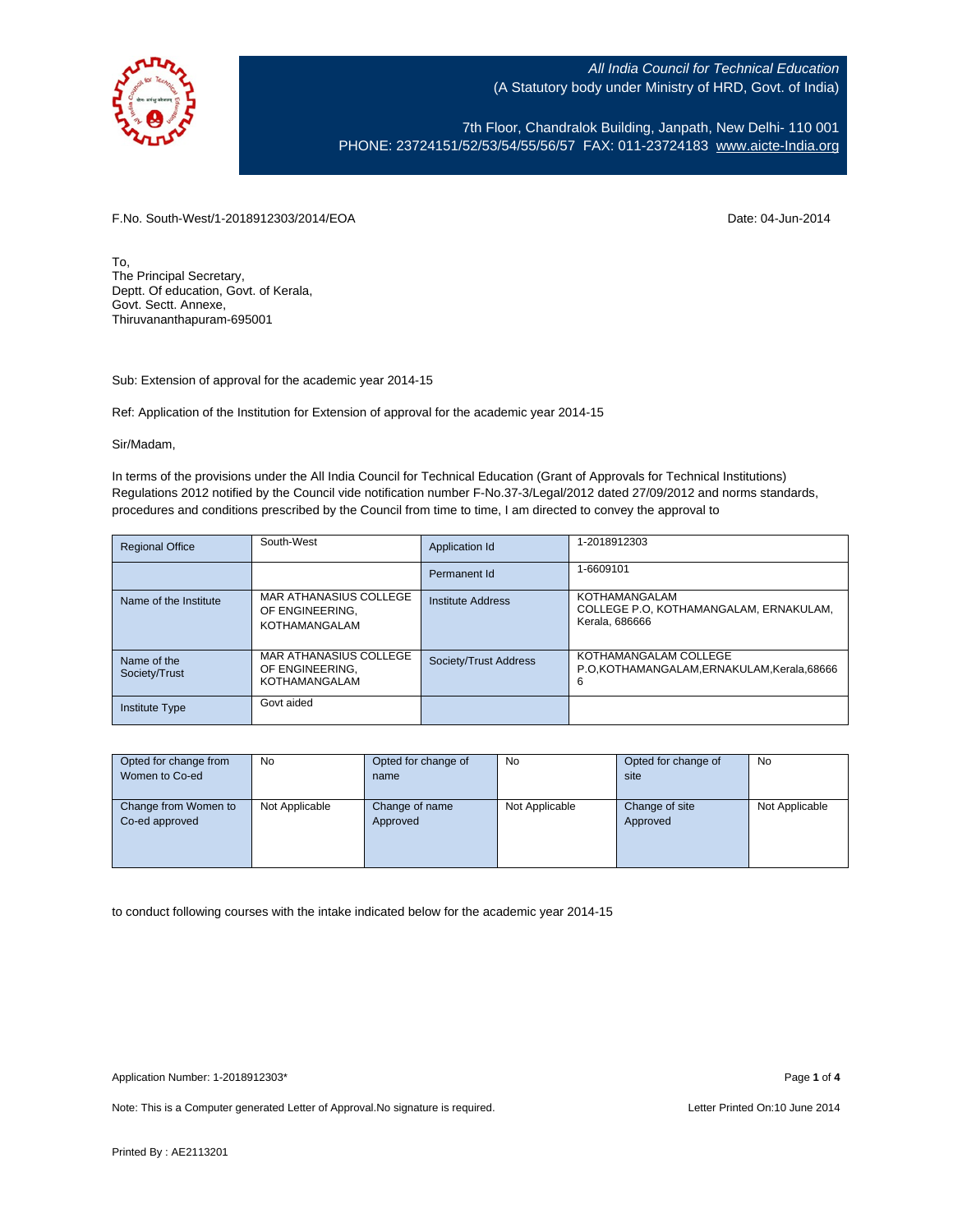

7th Floor, Chandralok Building, Janpath, New Delhi- 110 001 PHONE: 23724151/52/53/54/55/56/57 FAX: 011-23724183 [www.aicte-India.org](http://www.aicte-india.org/)

| Application Id: 1-2018912303                          |              | Course                                    |                                                                                            | <b>Affiliating Body</b>    |                                              |                              |                     |                     |                                          |   |
|-------------------------------------------------------|--------------|-------------------------------------------|--------------------------------------------------------------------------------------------|----------------------------|----------------------------------------------|------------------------------|---------------------|---------------------|------------------------------------------|---|
| Shift<br>Level                                        |              |                                           |                                                                                            |                            |                                              | Intake Approved for<br>14-15 | NRI Approval status | PIO Approval status | Foreign Collaboration<br>Approval status |   |
| Program                                               |              |                                           |                                                                                            | Full/Part Time             |                                              | Intake 2013-14               |                     |                     |                                          |   |
| <b>ENGINEERING</b><br><b>AND</b><br><b>TECHNOLOGY</b> | 1st<br>Shift | <b>POST</b><br><b>GRADUA</b><br>TE        | <b>COMPUTER AIDED</b><br><b>STRUCTURAL</b><br><b>ENGINEERING</b>                           | <b>FULL</b><br><b>TIME</b> | Mahatma<br>Gandhi<br>Unversity,<br>Kottayam  | 18                           | 18                  | <b>NA</b>           | <b>NA</b>                                | N |
| <b>ENGINEERING</b><br>AND<br><b>TECHNOLOGY</b>        | 1st<br>Shift | <b>POST</b><br><b>GRADUA</b><br>TE        | <b>COMPUTER</b><br><b>SCIENCE AND</b><br><b>ENGINEERING</b>                                | <b>FULL</b><br><b>TIME</b> | Mahatma<br>Gandhi<br>Unversity,<br>Kottayam  | 24                           | 24                  | <b>NA</b>           | <b>NA</b>                                | N |
| <b>ENGINEERING</b><br><b>AND</b><br><b>TECHNOLOGY</b> | 1st<br>Shift | <b>POST</b><br><b>GRADUA</b><br><b>TE</b> | <b>POWER</b><br><b>ELECTRONICS</b>                                                         | <b>FULL</b><br><b>TIME</b> | Mahatma<br>Gandhi<br>Unversity,<br>Kottayam  | 18                           | 18                  | <b>NA</b>           | <b>NA</b>                                | N |
| <b>ENGINEERING</b><br><b>AND</b><br><b>TECHNOLOGY</b> | 1st<br>Shift | <b>POST</b><br><b>GRADUA</b><br>TE        | <b>POWER</b><br><b>ELECTRONICS</b><br><b>AND POWER</b><br><b>SYSTEMS</b>                   | <b>FULL</b><br><b>TIME</b> | Mahatma<br>Gandhi<br>University,<br>Kottayam | 0                            | 24                  | <b>NA</b>           | <b>NA</b>                                | Ν |
| <b>ENGINEERING</b><br><b>AND</b><br><b>TECHNOLOGY</b> | 1st<br>Shift | <b>POST</b><br><b>GRADUA</b><br>TE        | <b>PRODUCTION</b><br>AND INDUSTRIAL<br><b>ENGINEERING</b>                                  | <b>FULL</b><br><b>TIME</b> | Mahatma<br>Gandhi<br>Unversity,<br>Kottayam  | 18                           | 18                  | <b>NA</b>           | <b>NA</b>                                | N |
| <b>ENGINEERING</b><br><b>AND</b><br><b>TECHNOLOGY</b> | 1st<br>Shift | POST<br><b>GRADUA</b><br>TE               | <b>STRUCTURAL</b><br><b>ENGINEERING</b><br><b>AND</b><br><b>CONSTRUCTION</b><br>MANAGEMENT | <b>FULL</b><br><b>TIME</b> | Mahatma<br>Gandhi<br>Unversity,<br>Kottayam  | 24                           | 24                  | <b>NA</b>           | <b>NA</b>                                | Ν |
| <b>ENGINEERING</b><br>AND<br><b>TECHNOLOGY</b>        | 1st<br>Shift | POST<br><b>GRADUA</b><br>TE               | <b>THERMAL POWER</b><br><b>ENGINEERING</b>                                                 | <b>FULL</b><br><b>TIME</b> | Mahatma<br>Gandhi<br>Unversity,<br>Kottayam  | 24                           | 24                  | <b>NA</b>           | <b>NA</b>                                | N |
| <b>ENGINEERING</b><br>AND<br><b>TECHNOLOGY</b>        | 1st<br>Shift | <b>POST</b><br>GRADUA<br><b>TE</b>        | <b>TRANSPORTATIO</b><br>N ENGINEERING                                                      | <b>FULL</b><br>TIME        | Mahatma<br>Gandhi<br>University,<br>Kottayam | 0                            | 24                  | <b>NA</b>           | <b>NA</b>                                | N |
| <b>ENGINEERING</b><br>AND<br><b>TECHNOLOGY</b>        | 1st<br>Shift | <b>POST</b><br><b>GRADUA</b><br>TE        | <b>VLSI AND</b><br>EMBEDDED<br><b>SYSTEMS</b>                                              | <b>FULL</b><br><b>TIME</b> | Mahatma<br>Gandhi<br>Unversity,<br>Kottayam  | 24                           | 24                  | <b>NA</b>           | <b>NA</b>                                | N |

Application Number: 1-2018912303\* Page **2** of **4**

Note: This is a Computer generated Letter of Approval. No signature is required. Letter Printed On:10 June 2014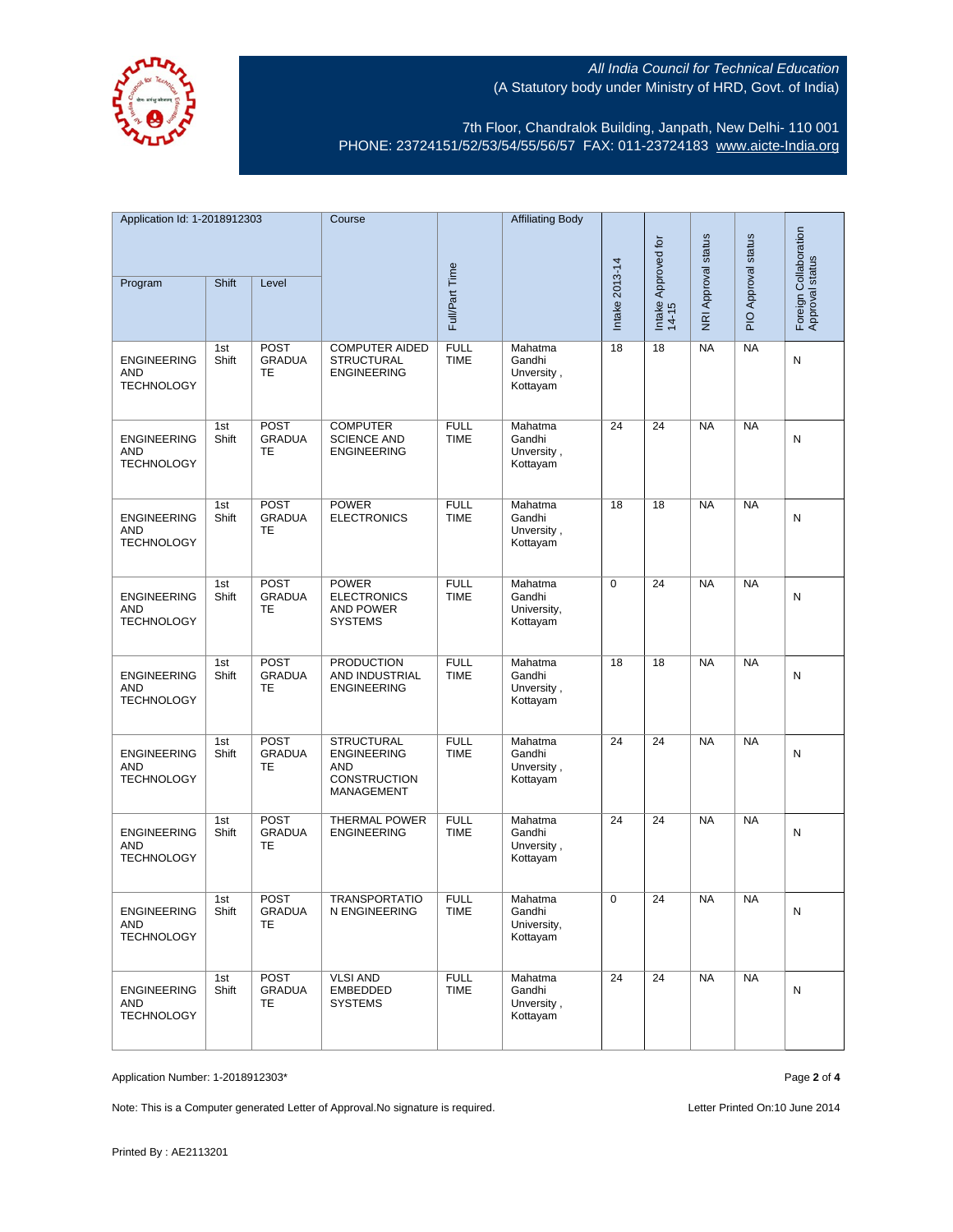

7th Floor, Chandralok Building, Janpath, New Delhi- 110 001 PHONE: 23724151/52/53/54/55/56/57 FAX: 011-23724183 [www.aicte-India.org](http://www.aicte-india.org/)

| Application Id: 1-2018912303                          |              | Course                                     |                                                                   | <b>Affiliating Body</b>    |                                             |                |                              |                     |                     |                                          |
|-------------------------------------------------------|--------------|--------------------------------------------|-------------------------------------------------------------------|----------------------------|---------------------------------------------|----------------|------------------------------|---------------------|---------------------|------------------------------------------|
| Program                                               | Shift        | Level                                      |                                                                   | Full/Part Time             |                                             | Intake 2013-14 | Intake Approved for<br>14-15 | NRI Approval status | PIO Approval status | Foreign Collaboration<br>Approval status |
| <b>ENGINEERING</b><br><b>AND</b><br><b>TECHNOLOGY</b> | 1st<br>Shift | <b>UNDER</b><br><b>GRADUA</b><br>TE        | <b>CIVIL</b><br><b>ENGINEERING</b>                                | <b>FULL</b><br><b>TIME</b> | Mahatma<br>Gandhi<br>Unversity,<br>Kottayam | 120            | 120                          | NA                  | NA                  | N                                        |
| <b>ENGINEERING</b><br><b>AND</b><br><b>TECHNOLOGY</b> | 1st<br>Shift | <b>UNDER</b><br><b>GRADUA</b><br>TE        | <b>COMPUTER</b><br><b>SCIENCE AND</b><br><b>ENGINEERING</b>       | <b>FULL</b><br><b>TIME</b> | Mahatma<br>Gandhi<br>Unversity,<br>Kottayam | 60             | 60                           | NA                  | NA                  | N                                        |
| <b>ENGINEERING</b><br><b>AND</b><br><b>TECHNOLOGY</b> | 1st<br>Shift | <b>UNDER</b><br><b>GRADUA</b><br>TE        | <b>ELECTRICAL AND</b><br><b>ELECTRONICS</b><br><b>ENGINEERING</b> | <b>FULL</b><br><b>TIME</b> | Mahatma<br>Gandhi<br>Unversity,<br>Kottayam | 120            | 120                          | NA                  | NA                  | N                                        |
| <b>ENGINEERING</b><br><b>AND</b><br><b>TECHNOLOGY</b> | 1st<br>Shift | <b>UNDER</b><br><b>GRADUA</b><br><b>TE</b> | <b>ELECTRONICS &amp;</b><br><b>COMMUNICATION</b><br><b>ENGG</b>   | <b>FULL</b><br><b>TIME</b> | Mahatma<br>Gandhi<br>Unversity,<br>Kottayam | 120            | 120                          | N <sub>A</sub>      | NA                  | N                                        |
| <b>ENGINEERING</b><br><b>AND</b><br><b>TECHNOLOGY</b> | 1st<br>Shift | <b>UNDER</b><br><b>GRADUA</b><br><b>TE</b> | <b>MECHANICAL</b><br><b>ENGINEERING</b>                           | <b>FULL</b><br><b>TIME</b> | Mahatma<br>Gandhi<br>Unversity,<br>Kottayam | 120            | 120                          | N <sub>A</sub>      | NA                  | N                                        |
| <b>MCA</b>                                            | 1st<br>Shift | POST<br><b>GRADUA</b><br>TE                | <b>MASTERS IN</b><br><b>COMPUTER</b><br><b>APPLICATIONS</b>       | <b>FULL</b><br><b>TIME</b> | Mahatma<br>Gandhi<br>Unversity,<br>Kottayam | 30             | 30                           | <b>NA</b>           | NA                  | N                                        |

• Validity of the course details may be verified at www.aicte-india.org>departments>approvals

The above mentioned approval is subject to the condition that MAR ATHANASIUS COLLEGE OF ENGINEERING, KOTHAMANGALAM shall follow and adhere to the Regulations, guidelines and directions issued by AICTE from time to time and the undertaking / affidavit given by the institution along with the application submitted by the institution on portal and subsequently upload and update the student/ faculty/ other data on portal as per the time schedule which will be intimated by AICTE.

In case of any differences in content in this Computer generated Extension of Approval Letter, the content/information as approved by the Executive Council / General Council as available on the record of AICTE shall be final and binding.

Note: This is a Computer generated Letter of Approval. No signature is required. Letter Printed On:10 June 2014